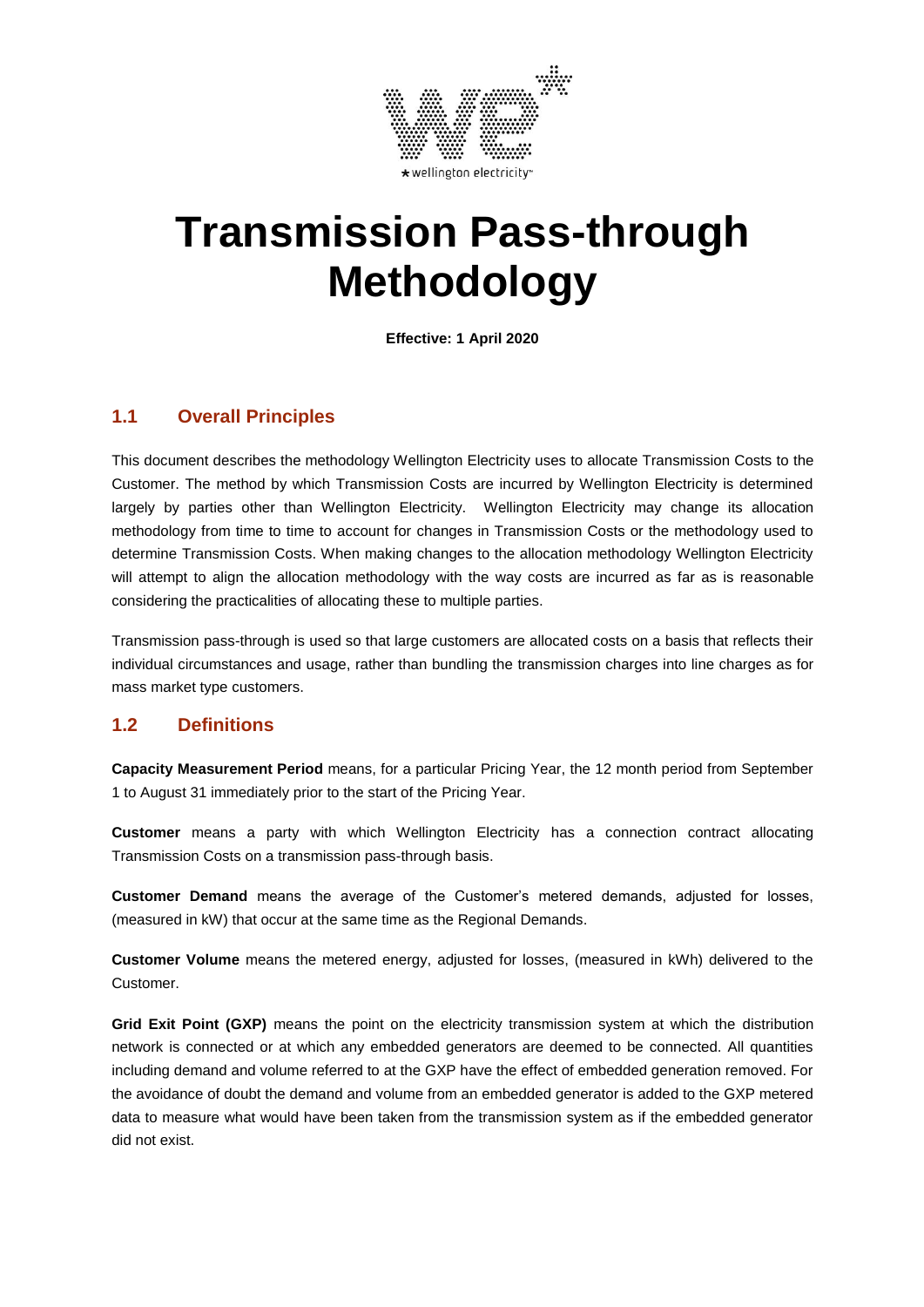

**GXP Volume** means the metered energy (measured in kWh) taken from the GXP.

**Network** means the electricity distribution network in each area that Wellington Electricity supplies distribution services, as defined by the following table:

| <b>Network</b> | <b>Brand</b>                  | <b>GXP</b>          |  |
|----------------|-------------------------------|---------------------|--|
| Wellington     | <b>Wellington Electricity</b> | <b>Central Park</b> |  |
|                |                               | Gracefield          |  |
|                |                               | Haywards            |  |
|                |                               | Kaiwharawhara       |  |
|                |                               | Melling             |  |
|                |                               | Pauatahanui         |  |
|                |                               | Takapu Road         |  |
|                |                               | <b>Upper Hutt</b>   |  |
|                |                               | Wilton              |  |

**Network Volume** means the sum of the GXP metered energy (measured in kWh) entering each Network.

**Pricing Year** means the 12 month period from 1 April to 31 March, each year.

**Regional Demands** means the 100 highest half hourly regional demands (measured in kW) which occur during the Capacity Measurement Period.

**Transmission Costs** means the charges payable to a Transmission Service Provider or to any other party in respect of the transmission of electricity, the avoided transmission of electricity and the costs incurred by Wellington Electricity as a result of those charges.

**Transmission Service Provider** means Transpower or any owner or operator of any transmission system or embedded generator.

**Transpower** means Transpower New Zealand Limited and any successors or permitted assigns.

**Wellington Electricity** means Wellington Electricity Lines Limited and any successors or permitted assignees.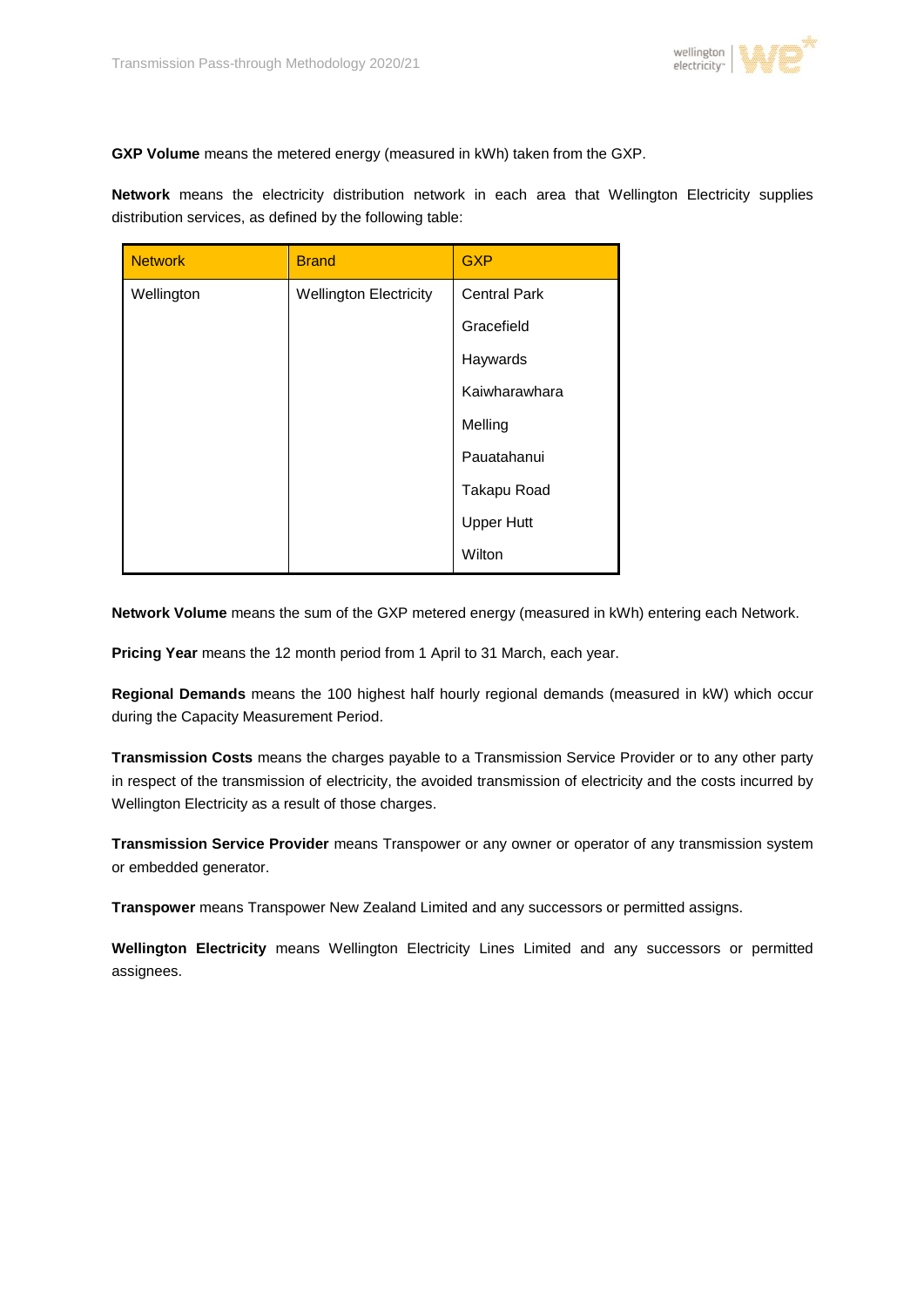

## **1.3 Allocation methodology**

The Transmission Costs that Wellington Electricity currently incurs consist of; connection charges, new investment charges and interconnection charges from Transpower. Current components and their allocation methodologies are described below in conjunction with a brief description of each charge;

**Interconnection charges** are charges for the use of the national grid which connects each GXP together. The interconnection rate is notified by Transpower and is fixed at the beginning of each Pricing Year, based on the Regional Demands. Interconnection charges are allocated to Customers on a monthly basis based on Customer Demand.

*Customer Demand \* Interconnection Rate/12*

**Connection charges** are charges for the connection to the national grid, set by Transpower at the beginning of each Pricing Year. The connection charges are generally fixed for the Pricing Year. Connection charges are allocated to Customers on a monthly basis based on the Customer's share of monthly GXP volume.

*Monthly Customer Volume / Monthly GXP Volume \* Monthly GXP Connection Charge*

**New investment charges (NIC)** are based on a fixed charge for new connection assets which are set by Transpower on 1 April each year, but may change if investment contracts are entered into during the year. NIC are allocated to Customers on a monthly basis based on the Customer's share of monthly GXP volume.

*Monthly Customer Volume / Monthly GXP Volume \* Monthly GXP NIC*

Where a portion of a Transmission Cost relates to a particular Customer, wherever possible these will be allocated directly to that Customer and excluded from the Transmission Costs allocated to other Customers connected at the same GXP.

Interconnection charges are based on Regional Demand during the Capacity Measurement Period which relates to the year prior to that being billed. This creates a lag between Customer Demand and the resultant Transmission Costs. New Customers may not incur any Interconnection charges for their first year however Customers are liable for Transmission Costs for subsequent transmission Pricing Years where they have contributed to the Regional Demand during the Capacity Measurement Period.